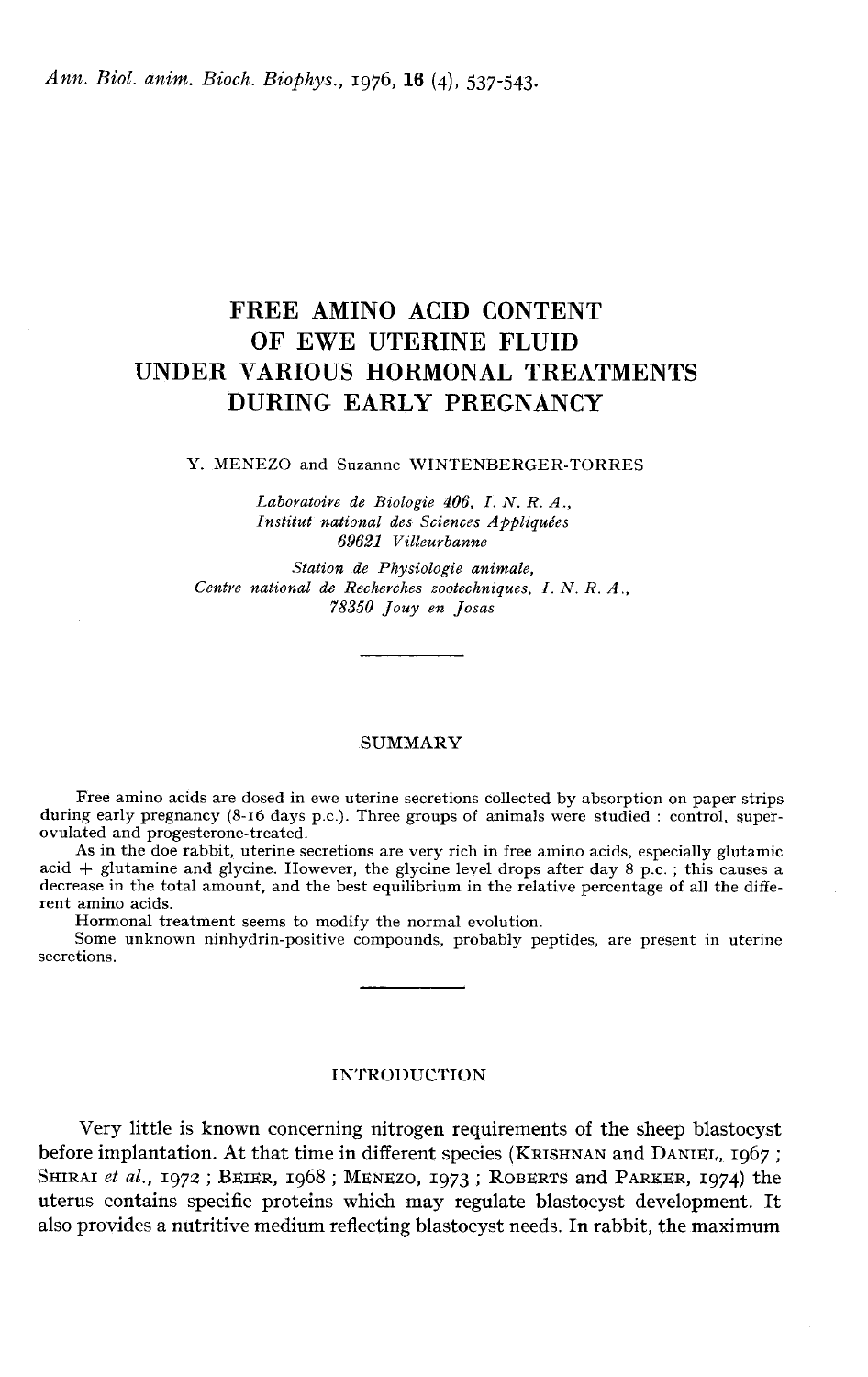concentration of free amino acids in the uterine lumen coincides with the presence of the unattached blastocyst (JASZCZAK et al., 1972), which imperatively needs an 538 T. MENEZO, S. WINTENBERGER-TORRES<br>concentration of free amino acids in the uterine lumen coincides with the presence of<br>the unattached blastocyst (JASZCZAK *et al.*, 1972), which imperatively needs an<br>amino nitrogen s to determine if such a phenomenon occurs in ewe because it might be related to an increase in the rate of blastocyst development at 8 days p.c. The effect of progesterone and superovulation on uterine fluid is also studied, as it has been shown that hormonal treatment has a favourable effect on embryonic treatment nas a ravourable effect on embryonic growth (WINTENBERGER-TORRES,<br>1964). However, as the composition of uterine fluids seems to depend greatly on Es<br>
eddes with the presence of<br>
th imperatively needs an<br>
i, 1970). Our purpose was<br>
it might be related to an<br>
The effect of progesterone<br>
been shown that hormonal<br>
(WINTENBERGER-TORRES,<br>
ms to depend greatly on<br>
i, 1973) increase in the rate or blastocyst development at 8 days p.c. The effect or progesterone<br>and superovulation on uterine fluid is also studied, as it has been shown that hormonal<br>treatment has a favourable effect on embryoni and superovulation on uterine fluid is also studied, as it has been shown that hormonal<br>treatment has a favourable effect on embryonic growth (WINTENBERGER-TORRES,<br>1964). However, as the composition of uterine fluids seems of freshly killed animals are absorbed on paper strips.

#### MATERIAL AND METHODS

For each group, 9 Préalpes ewes of proven fertility were used (3 animals for each date). - The superovulated group received a subcutaneous injection of 2 000 IU of PMSG on day 13 1/2 of the preceding cycle; ewes were kill

 $-$  In the progesterone group, animals received a daily subcutaneous injection of 40 mg of progesterone from day 3 to the day of slaughter;<br>- The control group received no treatment.

All animals were fed in the same conditions.

To collect uterine fluids, animals were killed and the uteri opened. The secretion was then absorbed on strips of paper of well-defined weight (Whatman r). The amount of fluid absorbed was determined by the difference in weight before and after absorption. The strips were then<br>frozen until analyzed. The corpus luteum and the embryo were weighed to determine their quality. All animals were ted in the same conditions.<br>To collect uterine fluids, animals were killed and the uteri opened. The secretion was then<br>absorbed on strips of paper of well-defined weight (Whatman 1). The amount of fluid

was deter<br>frozen unt<br>Free<br>using inte<br>analysis t<br>MonDINO,<br>atmospher amino acids were extracted with 82º ethanol, according to PAWLACK and PION (1968)<br>ernal labelling (norleucine and  $\alpha$ -amino  $\beta$ -guanido propionic acid). One was used for<br>by ion exchange chromatography on an Optica amino was determined by the difference in weight before and after absorption. The strips were then<br>frozen until analyzed. The corpus luteum and the embryo were weighed to determine their quality.<br>Free amino acids were extracted atmosphere) to determine if any unknown peaks were due to soluble peptides, and free amino acid level increase resulted from hydrolysis of these peptides.



Virgin strips of paper were examined for the presence of free amino acids and peptides.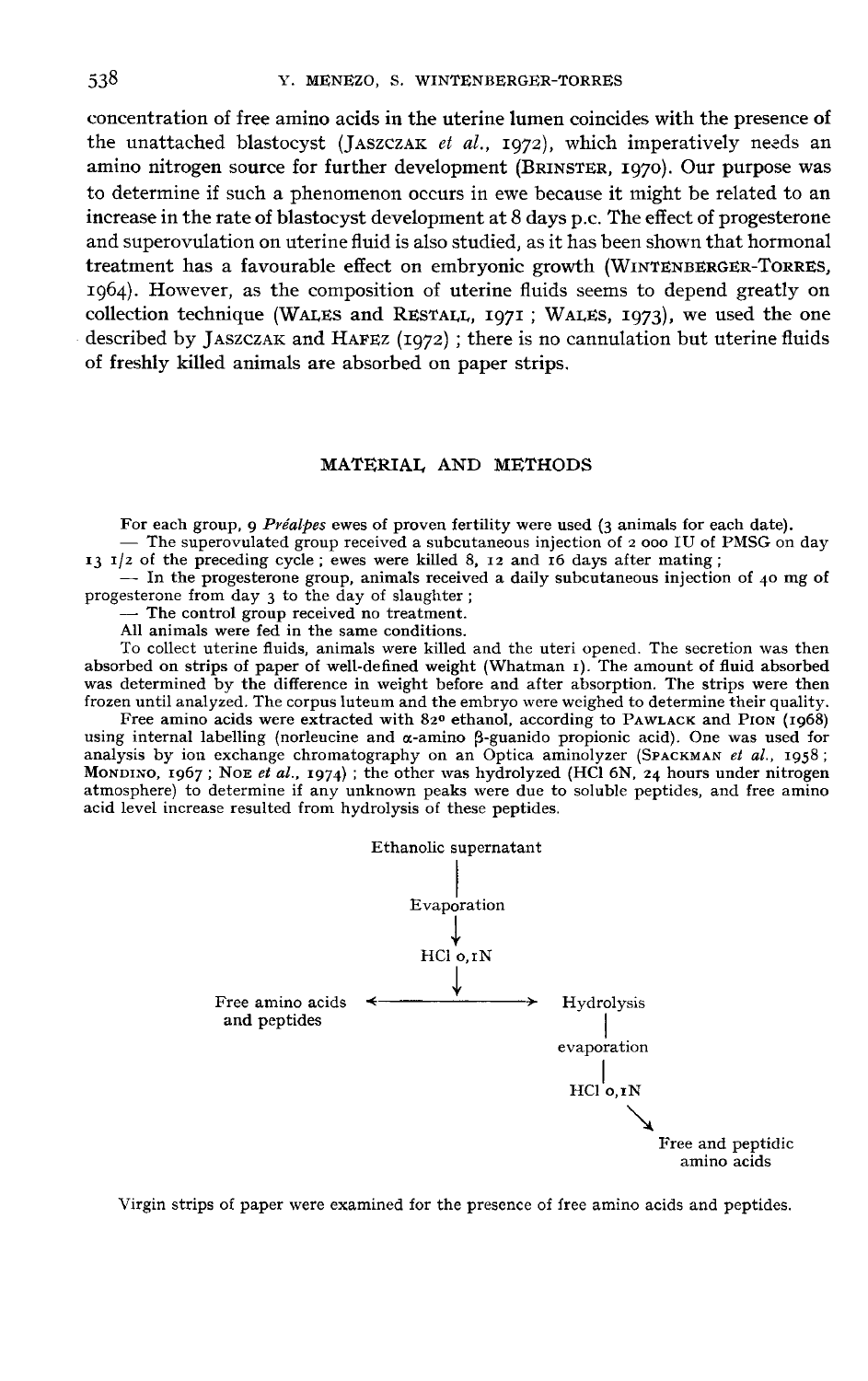## RESULTS (tables I and 2, fig I)

Uterine fluid is a very rich medium. However, the high free amino acid level is due to an exceptional amount of glycine and to lower amounts of glutamic acid and glutamine, especially at 8 and 12 days p.c. Taurine, aspartic acid and asparagine, Define fluid is a very rich medium. However, the high free amino acid level is<br>due to an exceptional amount of glycine and to lower amounts of glutamic acid and<br>glutamine, especially at 8 and 12 days p.c. Taurine, asparti due to an exceptional amount of glycine and to lower amounts of glutamic acid and glutamine, especially at 8 and 12 days p.c. Taurine, aspartic acid and asparagine, alanine, the leucines, valine and lysine are also represe spectrum.

#### TABLE I

|                                    | 8 days p.c.                       |                            |                   | 12 days p.c.                      |                   |                   | 16 days p.c.              |                   |                   |
|------------------------------------|-----------------------------------|----------------------------|-------------------|-----------------------------------|-------------------|-------------------|---------------------------|-------------------|-------------------|
| Amino acids                        | treatment<br>$\tilde{\mathbf{z}}$ | ovulated<br>Super          | Proges-<br>terone | treatment<br>$\tilde{\mathbf{X}}$ | ovulated<br>Super | Proges-<br>terone | treatment<br>$\mathbf{k}$ | ovulated<br>Super | Proges-<br>terone |
| Cysteic acid                       | $+$                               | 17                         | $+$               | $+$                               | $+$               | $+$               | 17                        | $\downarrow$      | $^{+}$            |
| Taurine                            | 726                               | $238^{\circ}$              | 313               | 501                               | 263               | 175               | 163                       | 713               | 421               |
| Phosphoserine                      | $\bf{0}$                          | $\mathbf{0}$               | $\theta$          | $+$                               | 18                | 18                | 55                        | 37                | 115               |
| Phosphoethanolamine,               | 0 <sup>1</sup>                    | $\mathbf{0}^{\frac{1}{2}}$ | $\theta$          | $+$                               | $+$               | $+$               | 141                       | ÷                 | 324               |
| Aspartic ac. + Aspa-               |                                   |                            |                   |                                   |                   |                   |                           |                   |                   |
| ragine                             | 373                               | 200!                       | 146               | 293                               | 146               | 120               | 279                       | 279               | 226               |
| Threonine                          | $143^{\circ}$                     | 107                        | 131               | 214                               | 202               | 179               | 167                       | 190               | 131               |
| Serine                             | 694                               | 914'                       | 778               | 568                               | 431               | 441               | 284                       | 326               | 252               |
| Glutamic ac. $+$ Gluta-            |                                   |                            |                   |                                   |                   |                   |                           |                   |                   |
| $mine \ldots \ldots \ldots \ldots$ | 1 280                             | 485                        | 691               | 1751                              | 1339              | 839               | 1.398                     | 2 634             | 1 1 3 3           |
| Proline<br>.                       | $+$                               |                            | $+$               | $+$                               | $^{+}$            | $+$               | $+$                       | 127               | $+$               |
| Glycocolle                         | $4.281$ $>$                       | 4386                       | 4896              | 3 1 3 9                           | 1427              | 1314              | 413                       | 706               | 736               |
| Alanine                            | 312                               | 134                        | 276               | 668                               | 392               | 241               | 303                       | 463               | 330               |
| $Citrulline$                       | $\div$                            | $\div$                     | 88                | $+$                               | 105               | 70                | 53                        | 70                | 105               |
| Cystine                            | $48^{\circ}$                      | 24                         | 24                | 24                                | $+$               | $+$               | 48                        | 24                | $^{+}$            |
| Valine                             | 140 <sup>1</sup>                  | 59 <sup>1</sup>            | 94                | 199                               | 59                | 70                | 82                        | 152               | 129               |
| Methionine<br>$+$ Cysta-           |                                   |                            |                   |                                   |                   |                   |                           |                   |                   |
| thionine $\ldots \ldots \ldots$    | ND                                | <b>ND</b>                  | 75                | <b>ND</b>                         | 30                | 30                | 15                        | 75                | 75                |
| Isoleucine                         | 52                                | 26                         | 66                | 92                                | 39                | 39                | 39                        | 66                | 66                |
| Leucine                            | 105                               | 26                         | 66                | 144                               | 66                | 66                | 79                        | 144               | 118               |
| $Ty$ rosine                        | 91                                | 36                         | 72                | 109                               | 127               | 109               | 7:2                       | 163               | 145               |
| Phenylalanine                      | 66                                | 16                         | 49                | 49                                | 83                | 66                | 49                        | 132               | 116               |
| Ornithine                          | $26^{\circ}$                      | 13                         | 13                | 26                                | 26                | 26                | 26                        | 40                | 66                |
| $Lysine$                           | 73:                               | 29                         | 58                |                                   |                   | 117               |                           |                   | 263               |
| Histidine                          | 46.                               |                            |                   | 88                                | 132               |                   | 248                       | 190               |                   |
| Arginine                           | ا 70                              | 31.<br>17                  | 31                | 78                                | 78                | 62                | 62                        | 109               | 93                |
| .                                  |                                   |                            | 35                | 87                                | 87                | 87                | 70                        | 157               | 174               |

#### Concentration (ug/g) of ninhidrine positive compounds of uterus secretions post coitum

ND : not determinated.

 $+$  : traces.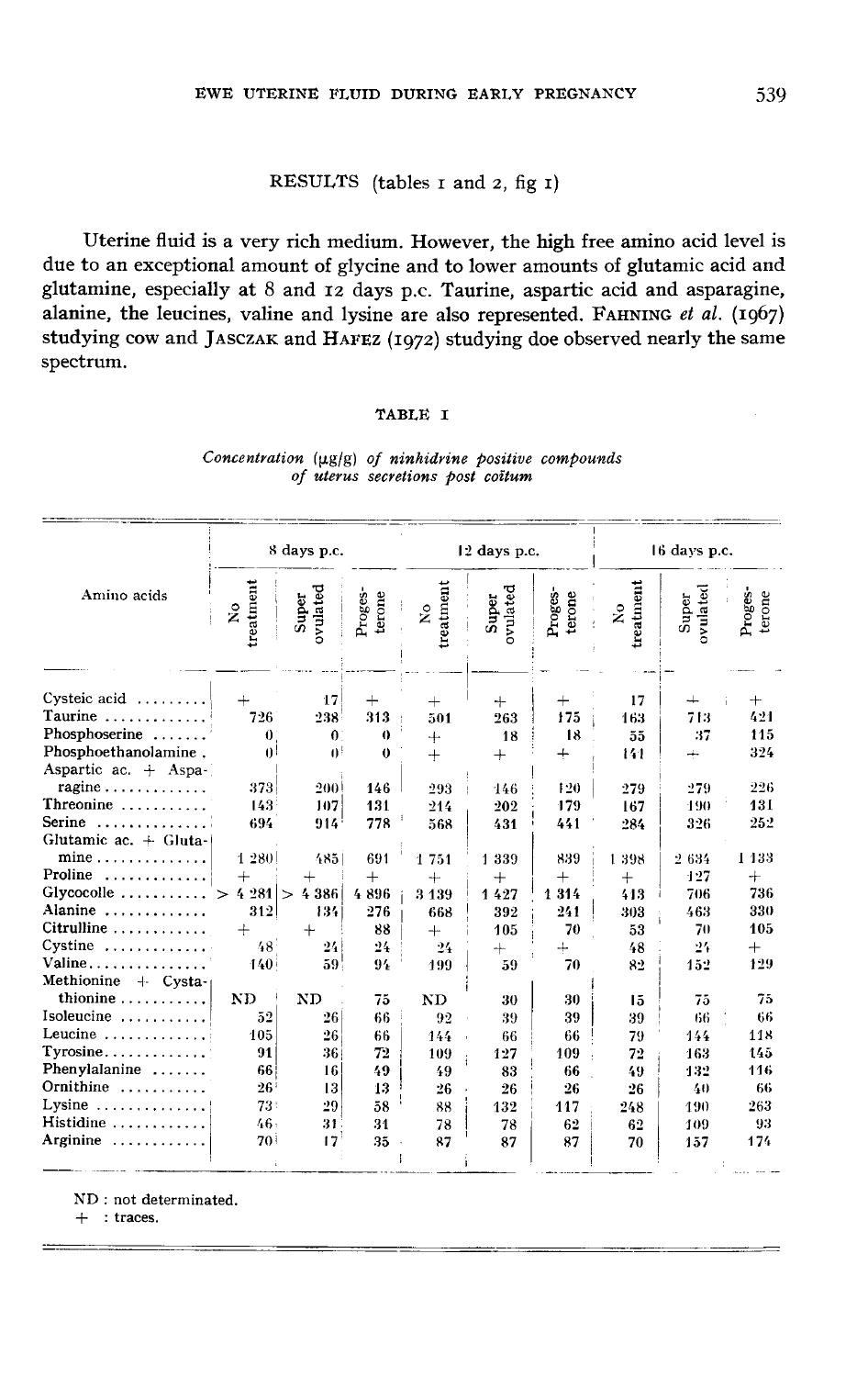#### TABLE 2

|                                                                                                         | 8 days p.c.                          |                       |                      | $12$ days p.c.                    |                      |                       | 16 days p.c.                 |                      |                      |
|---------------------------------------------------------------------------------------------------------|--------------------------------------|-----------------------|----------------------|-----------------------------------|----------------------|-----------------------|------------------------------|----------------------|----------------------|
| Amino acids                                                                                             | treatment<br>$\overline{\mathbf{X}}$ | ovulated<br>Super     | Proges-<br>terone    | treatment<br>$\tilde{\mathbf{z}}$ | ovulated<br>Super    | Proges-<br>terone     | treatment<br>$\frac{1}{2}$   | ovulated<br>Super    | Proges-<br>terone    |
| $Cysteic acid$<br>Taurine<br>Phosphoserine<br>Phospho-ethanolamine                                      | 8,33                                 | 0,24<br>3,33          | 3,96                 | 5,41                              | 5,21<br>0,36         | 4,30<br>0,44          | 0,42<br>4,01<br>1,35<br>3,47 | 10,49<br>0,54        | 8,47<br>2,21<br>6,46 |
| Aspartic ac. + Aspa-<br>ragine<br>Threonine $\ldots \ldots \ldots$<br>Serine<br>Glutamic ac. $+$ Gluta- | 4,28<br>1,64<br>7,96                 | 2,80<br>1,50<br>12,79 | 1,85<br>1,66<br>9,85 | 3,17<br>2,31<br>6,14              | 2,89<br>4,00<br>8,53 | 2,95<br>4,40<br>10,84 | 6,87<br>4,11<br>6,99         | 4,10<br>2,80<br>4,80 | 4,50<br>2,61<br>5,02 |
| $mine \ldots \ldots \ldots \ldots$<br>Proline                                                           | 14.68                                | 6,79                  | 8,74                 | 29,73                             | 26,51                | 20,62                 | 34,41                        | 38,75<br>1,87        | 22,58                |
| Glycine<br>Alanine<br>Citrulline + acid $\alpha$ ami-                                                   | 49.09<br>3.58                        | 61,38<br>1,88         | 61,96<br>3,49        | 33,92<br>7,22                     | 28,26<br>7,76        | 32,29<br>5,92         | 10,16<br>7,46                | 10,39<br>6,81        | 14,67<br>6,58        |
| no butyrique<br>$Cystine$                                                                               | 0.55                                 | 0,34                  | 1,11<br>0,30         | 0,26                              | 2,08<br>$+$          | 1,72                  | 1,30<br>1,18                 | 1,03<br>0,35         | 2,09                 |
| Valine<br>Methionine                                                                                    | 1,61<br>2,22                         | 0,83<br>5.43          | 1,19<br>0,95         | 2,15<br>2,42                      | 1,17<br>0,59         | 1,72<br>0,74          | 2,02<br>0,37                 | 2,24<br>1,10         | 2,57<br>1,49         |
| Isoleucine<br>Leucine                                                                                   | 0,60<br>1,20                         | 0,36<br>0.36          | 0,84<br>0,84         | 0,99<br>1,56                      | 0,77<br>1,31         | 0,96<br>1,62<br>2,68  | 0,96<br>1,94<br>1,77         | 0,97<br>2,12<br>2,40 | 1,32<br>2,35<br>2,89 |
| Tyrosine<br>Phenylalanine<br>Ornithine                                                                  | 1,04<br>0,76<br>0,30                 | 0,50<br>0,22<br>0,18  | 0,91<br>0,62<br>0,16 | 1,18<br>0,53<br>0,28              | 2,51<br>1,64<br>0,51 | 1,62<br>0,64          | 1,21<br>0,64                 | 1,94<br>0.59         | 2,31<br>1,32         |
| Lysine<br>Histidine                                                                                     | 0,84<br>0,53                         | 0,40<br>0,43          | 0,73<br>0,39         | 0,95<br>0,84                      | 2,61<br>1,54         | 2,88<br>1,52          | 6,10<br>1,53                 | 2,80<br>1,60         | 5,24<br>1,85         |
| Arginine                                                                                                | 0,80                                 | 0,24                  | 0,44                 | 0,94                              | 1,72                 | 2,14                  | 1,72                         | 2,31                 | 3,47                 |

Relative percentage of the different amino acids in uterine secretions

If we consider the advancement of pregnancy, some observations can be made :

- there is a drastic decrease in the total amount of the free amino acids between day  $8$  and day  $12$ , mostly due to a drop in glycine and serine;
- on the other hand, the relative percentage of numerous animo acids, such as leucine, arginine, alanine, tyrosine, phenylalanine, taurine, glutamic acid and
- phosphoethanolamine and phosphoserine are present only at 12 days p.c. ; they increase at 16 days p.c. in all groups.

Two different hormonal treatments for the same p.c. dates do not seem to play an important role in different amino acid levels, except on day 12 p.c., where the treatments cause a decrease in the level of numerous amino acids. This level is then stable until 16 days p.c., when the level of the control group drops.

At least six unknown peaks of ninhydrin-positive compounds can be detected.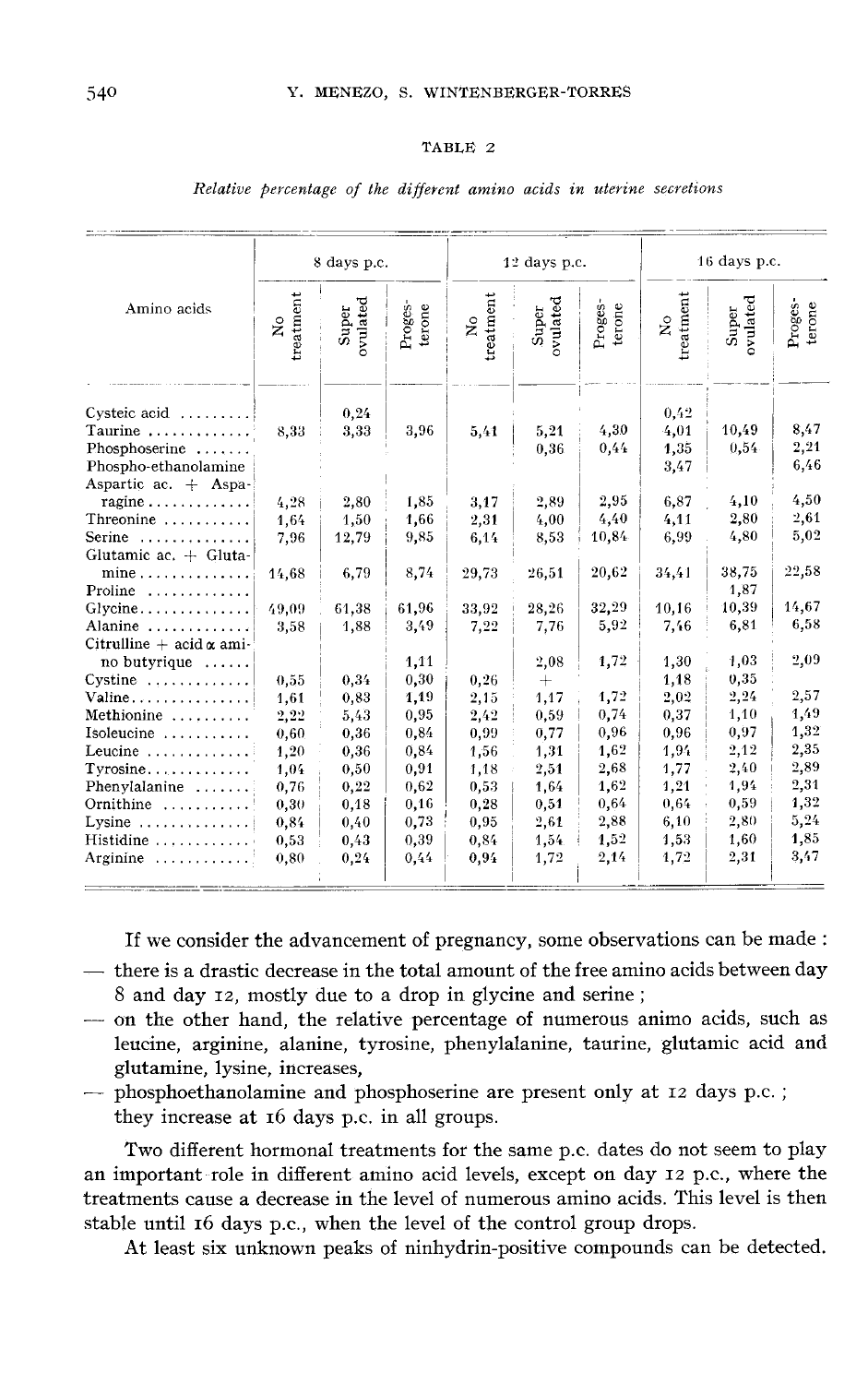





There is one between taurine and aspartic acid, one just before aspartic acid, one between aspartic acid and threonine, one between glutamine and proline, one close to valine, and the last between cystine and methionine. These compounds are present in all groups, but they disappear after hydrochloric hydrolysis and provoke an increase in numerous amino acid levels. This suggests strongly that these unknown compounds are peptides. Aspartic acid and glutamic acid (including asparagine and glutamine, glycine and the leucines) increase about 50 p. n oo. Phenylalanine, lysine, histidine and arginine increase even more and may double after hydrolysis of the ethanolic supernatant. It is difficult to determine the increase of cystine, as in the ethanolic extract before hydrolysis, because it is very scarce. However, it is reasonable to suppose that one of the unknown compounds detected close to aspartic acid is glutathion.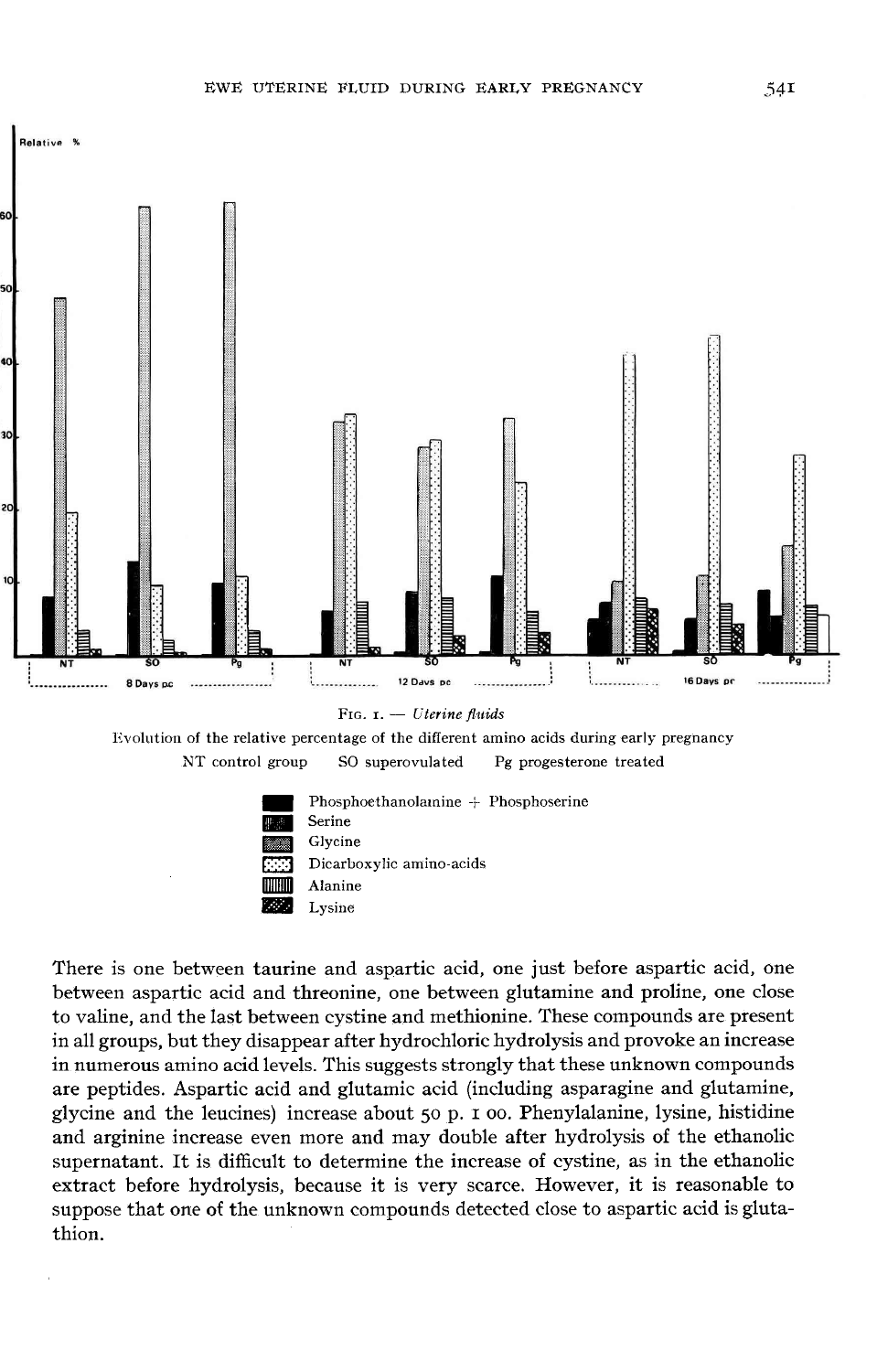## DISCUSSION AND CONCLUSION

DISCUSSION AND CONCLUSION<br>
As observed for the rabbit (JASZCZAK and HAFEZ, 1972 ; IRITANI *et al.*, 1971),<br>
the total concentration of free amino acids in the ewe is higher using absorption on As observed for the rabbit (JASZCZAK and HAFEZ, 1972 ; IRITANI *et al.*, 1971),<br>the total concentration of free amino acids in the ewe is higher using absorption on<br>paper strips than using a cannulation technic (WALES, 197 can be explained either by a more important evaporation when using paper strips or by a modification of water transfer due to the cannula.

However, for these two species and also for the cow (FAHNING et al., 1967) free aminoacid level, under progesterone influence, is several times higher in uterine fluid than in serum. The relative proportions of the different amino acids and their variations are quite similar, with high levels of glycine and taurine.

A comparison with the levels observed at oestrus shows clearly that uterine secretion is active and under hormonal control.

The significance of such high quantities of amino nitrogen compounds is not known. Even if glycine and many other compounds can pass through the blastocoelic wall, it is difficult to believe that it is all used for embryo building material. However, the free glycine level in the uterus decreases after 8 days p.c. when the embryonic need for nuclear material synthesis (purine) and protein synthesis is important.

The roles of phosphoserine and phosphoethanolamine are also interesting. They The roles of phosphoserine and phosphoethanolamine are also interesting. They<br>have been detected in the blastocoelic fluid of rabbit (JASZCZAK and al., 1972) and so<br>may be the metabolic intermediates of first phospholinid may be the metabolic intermediates of first phospholipid synthesis.

The possible role of the peptides detected is mysterious. It is probable that some unknown compounds described by IASZCZAK and HAFEZ (1972) in doe were also due The roles of phosphoserine and phosphoethanolamine are also interesting. They<br>have been detected in the blastocoelic fluid of rabbit (JASZCZAK and al., 1972) and so<br>may be the metabolic intermediates of first phospholipid to peptides. They possibly pass through the blastocyst membrane as blastokinin does unknown compounds described by JASZCZAK and HAFEZ (1972) in doe were also due<br>to peptides. They possibly pass through the blastocyst membrane as blastokinin does<br>(PETZOLDT, 1974). They may result from an enzymatic degradat tions or from biosynthesis in utero. However, according to their molecular weight they could also play a role in luteolysis prevention.

If we consider the hormonal treatments in vivo, injections of progesterone and the presence of numerous corpora lutea have the same effects. Especially for 12 days p.c., they induce inversion of the normal evolution, and mean ratio values for nearly all the amino acids differ from the control gray. These observations may be correlated with an acceleration of embryonic growth between day 8 and day 12, and the high embryonic mortality at 16 days p.c.

Reçu pour publication en septembre 1975.

# RÉSUMÉ

## AMINOACIDES LIBRES DU LIQUIDE UTÉRIN DE BREBIS SOUMISE A DIVERS TRAITEMENTS HORMONAUX EN DÉBUT DE GESTATION

Les acides aminés libres sont dosés sur les sécrétions utérines de Brebis, collectées par absorp- tion sur papier au début de la gestation (8-i6 jours p.c.). Trois groupes d'animaux ont été étudiés : témoins, superovulés et traités à la progestérone.